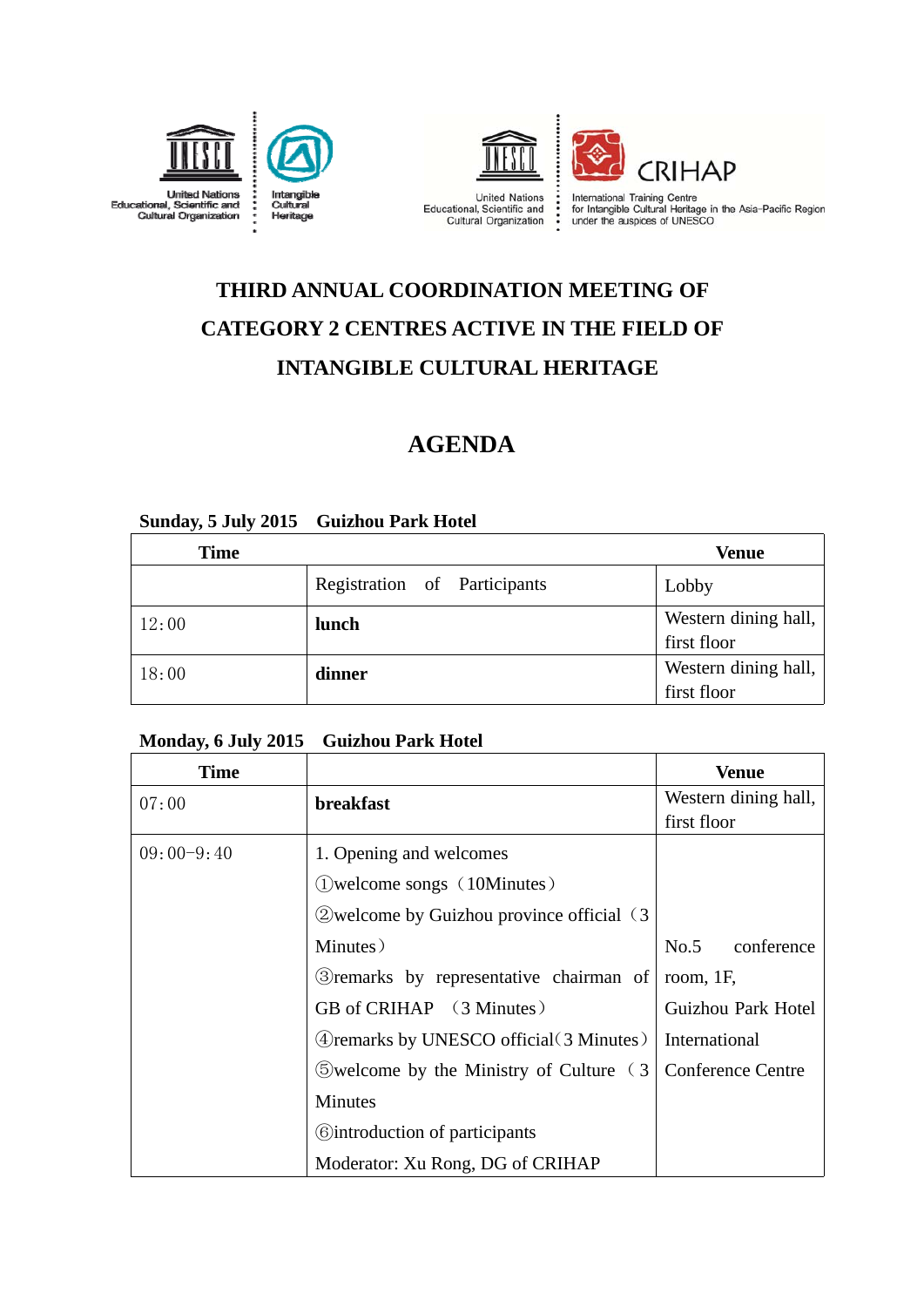| $9:40-10:10$  | Photo-taking & Tea Break                                    |                           |
|---------------|-------------------------------------------------------------|---------------------------|
| $10:10-10:50$ | 2. Objectives of the meeting and recent                     |                           |
|               | developments in the life of the Convention                  |                           |
| $10:50-12:20$ | 3. Information and networking, including<br>through the web |                           |
|               | Coordinated by ICHCAP                                       |                           |
| 12:30         | lunch                                                       | Western dining hall,      |
|               |                                                             | first floor               |
| 14:00-15:30   | 4. Collaboration with UNESCO in the                         |                           |
|               | global capacity-building programme                          | No.5<br>conference        |
|               | Coordinated by CRIHAP                                       | room, $1F$ ,              |
| 15:30-15:50   | Tea Break                                                   | <b>Guizhou Park Hotel</b> |
| 15:50-17:20   | 5. Approaches to programme planning and                     | International             |
|               | budgeting                                                   | <b>Conference Centre</b>  |
|               | Coordinated by Sofia Centre                                 |                           |
| 18:30         | dinner                                                      | Western dining hall,      |
|               |                                                             | first floor               |

#### **Tuesday, 7 July 2015 Guizhou Park Hotel**

| <b>Time</b>  |                                                                                                              | <b>Venue</b>                              |
|--------------|--------------------------------------------------------------------------------------------------------------|-------------------------------------------|
| 07:00        | <b>breakfast</b>                                                                                             | Western dining hall,                      |
|              |                                                                                                              | first floor                               |
| $9:00-10:30$ | 6. Approaches to governance and getting the<br>most from your governing body(ies)<br>Coordinated by CRESPIAL | No.5<br>conference                        |
| 10:30-10:50  | Tea Break                                                                                                    | room, $1F$ ,<br>Guizhou Park Hotel        |
| 10:50-12:20  | 7. Cooperation with Member States in<br>planning and implementing programmes                                 | International<br><b>Conference Centre</b> |
|              | Coordinated by Tehran Centre                                                                                 |                                           |
| 12:30        | lunch                                                                                                        | Western dining hall,<br>first floor       |
| 14:00-15:30  | 8. Evaluation and renewal                                                                                    | conference<br>No.5                        |
|              | Coordinated by IRCI                                                                                          | room, $1F$ ,                              |